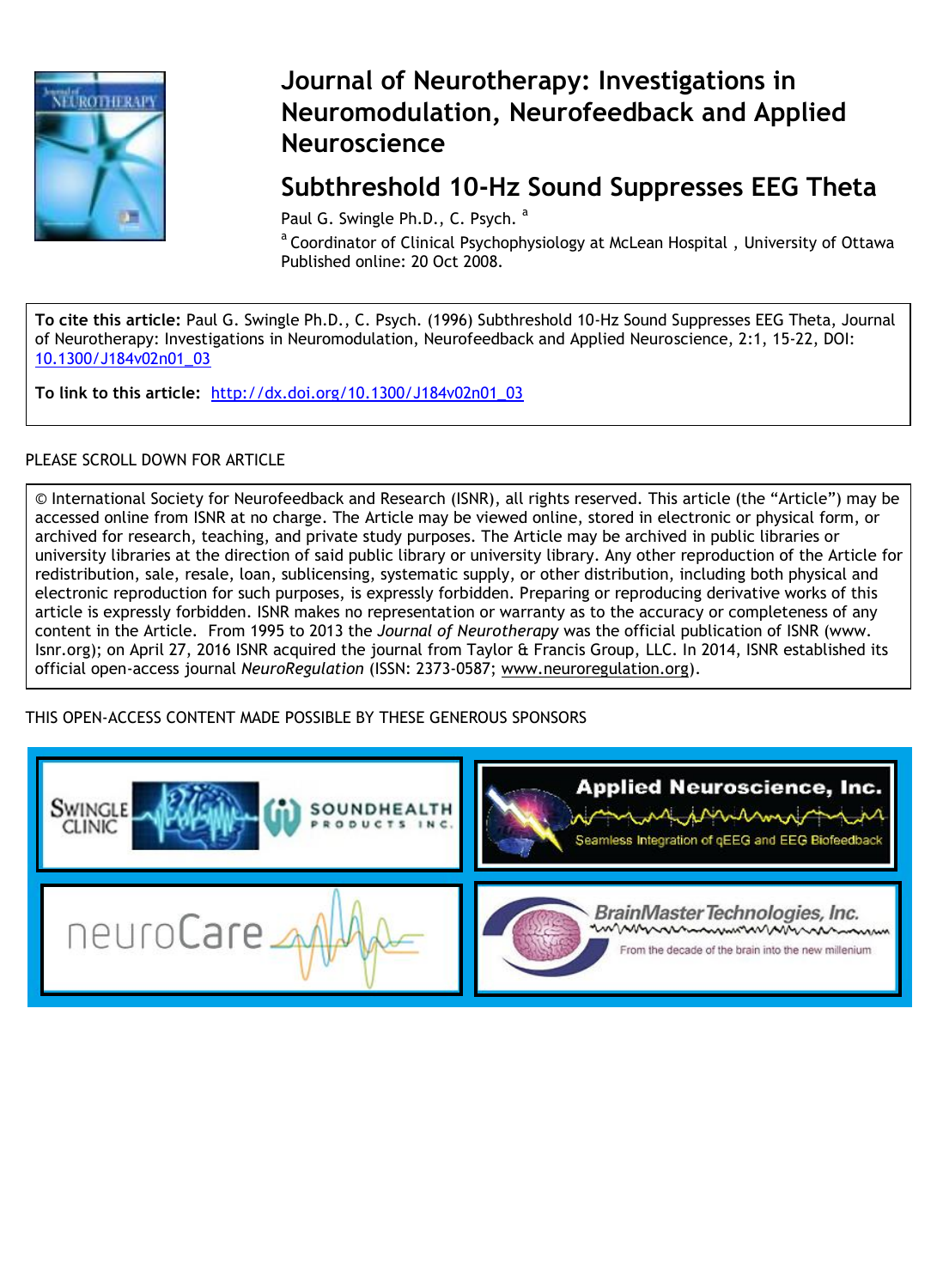# **Subthreshold 10-Hz Sound Suppresses EEG Theta: Clinical Application for the Potentiation of Neurotherapeutic Treatment of** ADDIADHD

Pad *G.* **Swingle,** Ph.D., *C.* **Psych.** 

*The purpose of this article* **is** *to present the details of a newly developed home treatment protocol that provides immediate enhancement of attention and also markedly shortens the frequency and duration of ofice-based neurofeedback treatment of ADDIADHD. The critical component of the treatment* **is** *the selfadministration of a blend of tones embedded in filtered white noise (SUB /ALPHA) that immediately suppresses EEG theta with resultant immediate enhancement ofattentional focus. Data from four studies indicating the suppressive effect of SUB /ALPHA on clinical and nonclinical pop dations are presented.* 

Over the last 15 years or so, I have been studying the effects of subliminal messages on behavior. *As* part of that effort, I **began** to study the effects of meaningful sounds, presented subliminally, on psychophysiological state. For example, many people report feeling nauseated **or** physically uncomfortable when exposed to a subliminally presented sound of a person retching and vomiting (Swingle, 1992). Subliminal heart sounds increase subject's heart rate when presented at a high rate of 92 Beats Per Minute (BPM). For clinically anxious clients, pre sentation of a low heart rate of 48 BPM will reduce arousal and decrease subjective **am**iety (Swingle, 1992, August).

Although meaningful sound, when presented subliminally, does influence behavior and autonomic arousal, the decision to investigate the effects of nonmeaningful sound on central nervous system activity was precipitated by a serendipitous episode. One day while I was trying to perfect a slow modulating tone to be used in a recording to guide paced breathing for relaxation, one of my graduate students complained **of** unusu**al** fatigue. He had been in **his** office, which was about twenty feet away from where **I**  had been working, and although it was early morning he found that he was suddenly very tired and unable to concentrate. While pondering the cause of **his** dilemna, it occurred to us that the sound that was clearly audible to me may have been in the effective subliminal range in his office, and the cause of **his** fatigue. We subsequently determined that, indeed, the sound, **at** his desk, **was** in the effective subliminal range. The sound was a single sinusoidal tone that modulated between 285 Hz and **315 Hz** at about 7 cycles per minute. We have found that a subliminal recording of this tone is clinically useful for **some** patients with sleep **dis**  turbances.

This serendipitous episode was the beginning of my investigation of the effects of subthreshold presentation of tones on the EEG. We know that auditory and visual supraliminal stimulation at set frequencies does enhance the amplitude of brainwaves at the same frequency as the stimulation (Barlow, 1960; Ohatrian, Peterson, & Lazarre, 1960). The decision to use sounds within the conventional EEG spectrum (2 to 25 **Hz)** was guided by the above studies which indicated that such sounds will entrain brainwave activity. However, there is considerable evidence indicating that subliminal and supraliminal stimuli are processed independently and often have dif-

Copyright © 1996 ISNR. All rights reserved. 15 Journal *of* Neurotherapy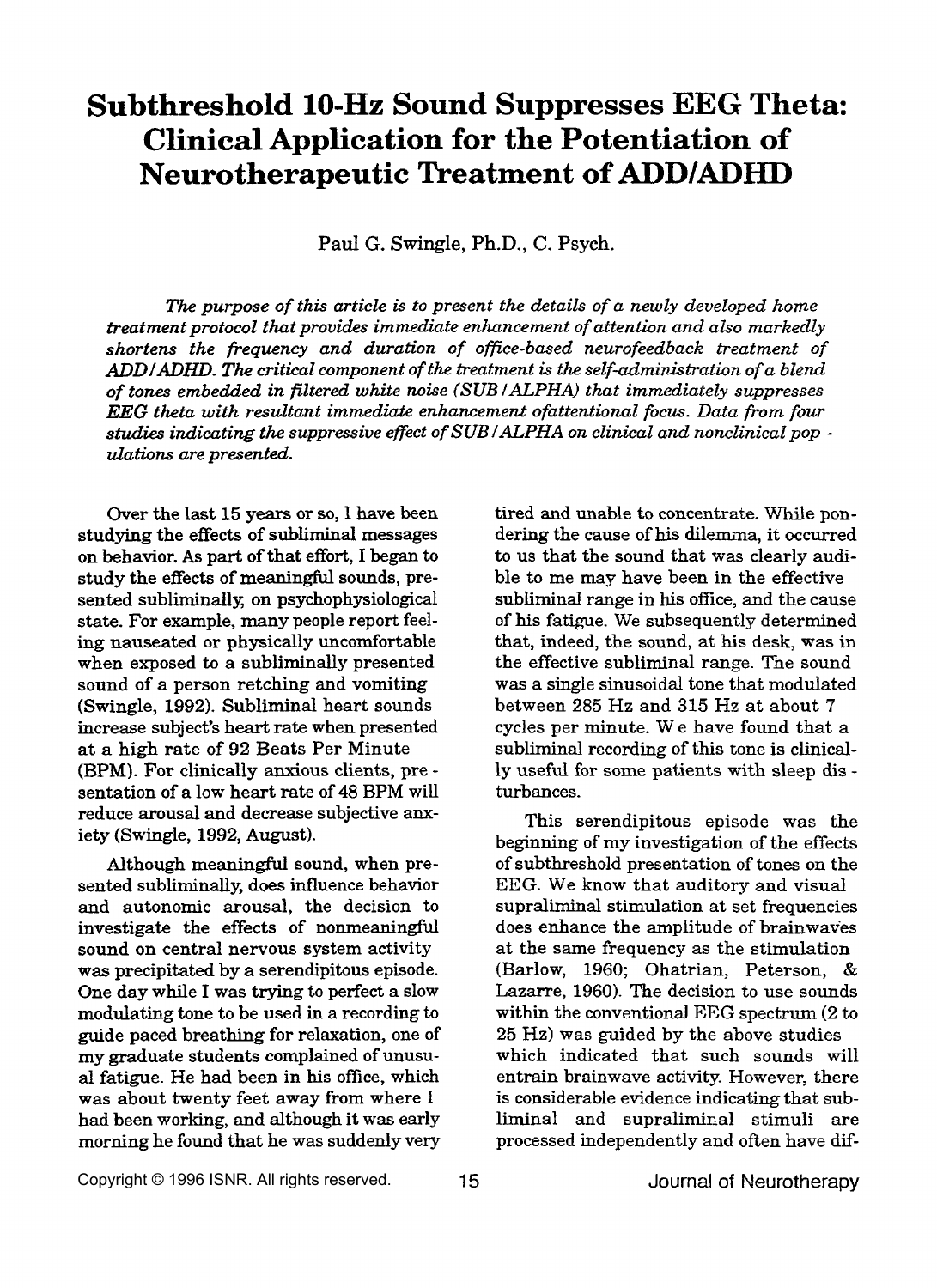ferent effects (Swingle, **1992).** 

**To** present stimuli at frequencies between 2 and **25** Hz within the audible range, two sinusoidal tones at different frequencies were simultaneously presented at equal amplitude. When the difference in frequency is below about 60 Hz, beats will be heard (Plomp, **1976).** The beat frequency is equal to the difference in frequency between the two tones and the loudness of the beats is maximum when the amplitude of the two sinusoids is equal (Green, **1976).** 

The stimulus tape recordings were prepared as described in detail in Swingle **(1992).** Two equal amplitude sinusoidal tones with frequency differences of **2** Hz, **5 Hz,** 8 **Hz, 10** Hz, **15** Hz, and **25** Hz were embedded in pink noise. (Pink noise differs from white noise in that the latter has equal power per *Hz* whereas the former has equal power per octave. Pink noise, therefore, has less power in the higher frequencies result**ing** in a less harsh, more natural sound such **as** rushing water.) The tones were embedded at two Sound Pressure Levels (SPL) of **-17**  dB(C) and **-25** *B(C)* which correspond to the effective subliminal ranges for males and females, respectively (Swingle, **1992).**  That is, the blended tones were recorded on one tape at **17** *dB(C)* and on a second tape at **25** *B(C)* below the masking pink noise.

**A** number of studies have been conducted on both clinical and nonclinical populations. Studies with college student volun teem indicated a reliable decrease in heart rate and subjective ratings of arousal with presentations of the 15- and **25-Hz** masked tones. The average heart rate reductions observed after two minute presentations were between **-1.28** and **-4.6%** relative to baseline. The average heart rate changes with presentations of the **2-,** 5 -, **8-,** and **10- Hz** masked tones were between +2.2% and **+4.0%.** The 25-Hz preparation (SUB/BETA) has been tested clinically with patients who complain of anxiety exacerbated conditions. The effect of SUB/BET A on the patient's heart rate is determined during standard psychophysiological assessment procedures.

The average heart rate reduction observed during **a** one-minute presentation is about **3%** below baseline (Swingle, **1993,** June).

Given that the slower frequency tones (10 Hz and below) had a mild stimulating effect **as** indicated by increased heart rate, it seemed plausible that these subthreshold blended tones might suppress lower fre quencies in the EEG. If these masked tones do suppress EEG theta then these preparations might be clinically useful for treat ment of conditions found to be associated with anomalous high amplitude theta. Such conditions would include Attention Deficit (Hyperactivity) Disorder (ADD/ADHD; Lubar, **1991)** and closed head injury (Hoffman, Stockdale, Hicks, & Schwaninger, **1995).** 

#### **Study One**

Preliminary pilot work indicated that slower frequency tones **(10** Hz and below) suppressed EEG theta **(4-7** Hz). The following study was designed to determine if slow frequency tones suppressed EEG theta to a reliably greater extent **as** compared to a control pink noise sound with an embedded **300-Hz** tone. The **300-Hz** tone is the carrier frequency for the combined tones used to produce the slow beat frequencies.

The subject population consisted of thirty female college student volunteers. Each subject **was** tested individually in an acoustically isolated room. **A** unipolar placement montage at **Cz** (international **10-20**  system) with reference and ground on the ear lobes was used. Impedance was below 5K ohms.

The experimental design consisted of three groups of **10** subjects each. **On** a random basis, subjects were assigned to one of the three groups **and** testing sequence was likewise randomized. After the electrodes were placed, subjects were instructed to sit quietly with eyes open. The visual field included the computerized equipment and the experimenter but the video monitor was turned so that the subject could not see the screen. The subject wore headsets and lis-

Fall/Winter 1996 16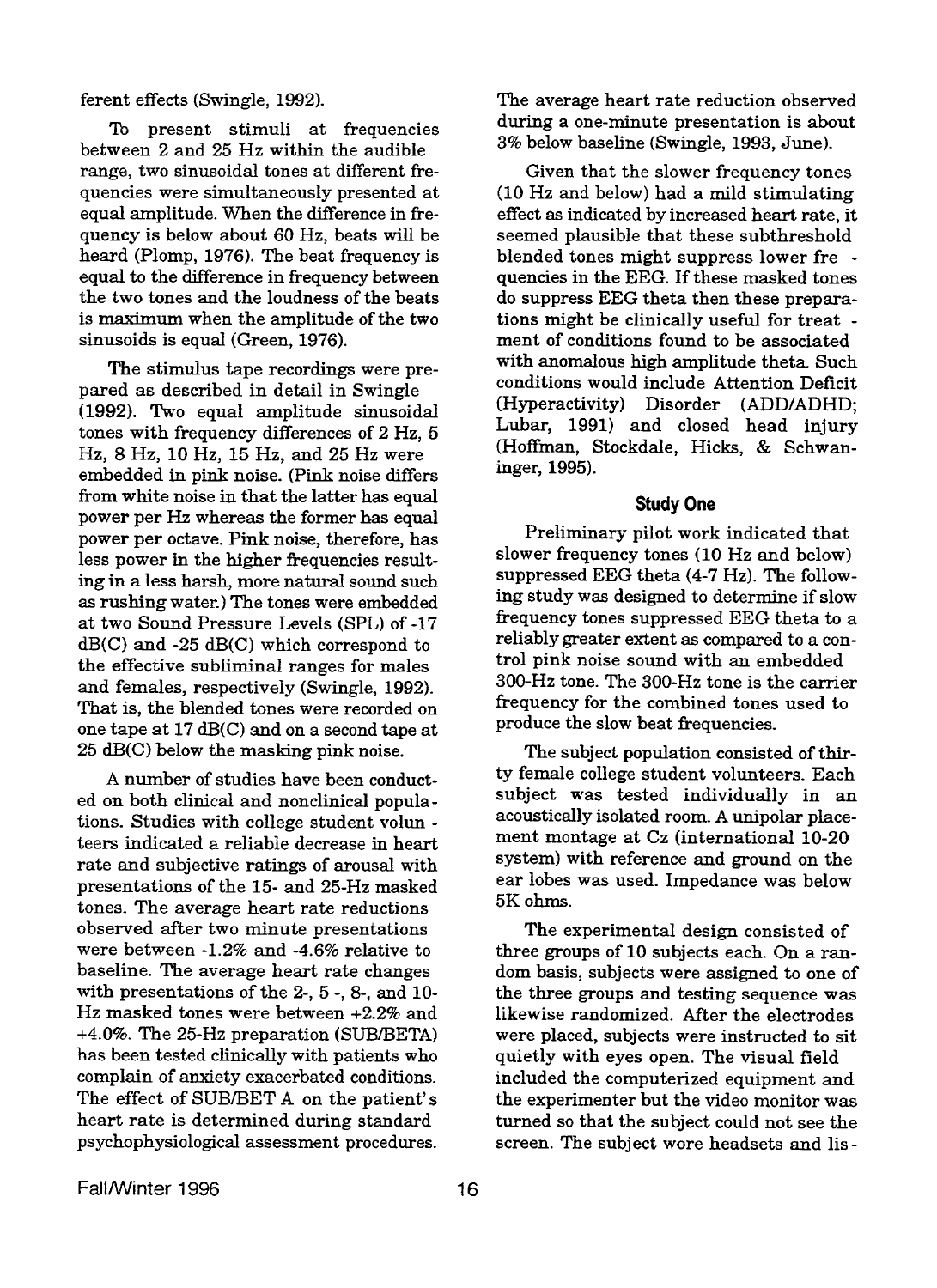tened to 10 minutes of pink noise at 56 dB(C). The first five minutes consisted of pink noise with an embedded 300-Hz tone. The second five minutes comprised the experimental manipulation of the independent variable. For condition one, the second five minutes of sound consisted of pink noise with **an** embedded 300-Hz tone and a **310-**  Hz tone. For condition two, the second five minutes consisted of pink noise **and** an embedded 300-Hz tone and a 305-Hz tone. For the third (Control) condition the second five minutes consisted of a continuation of the pink noise with an embedded **300-Hz**  tone. **In all** cases, the tones were embedded at **-25** *dB(C)* relative to the pink noise which is the effective range for females (Swingle, 1992).

The results indicated quite clearly that the slow beat frequencies suppressed EEG **theta** relative to control. The **10-Hz** beat fiequency (SUB/ALPHA) suppressed EEG theta by an average **of** 13.1% relative to baseline with 9 **of** the 10 subjects manifesting the suppression (z = **3.91,** p **.01,** 2t). The **5-Hz** beat frequency suppressed EEG theta by an average of **6.6%** with 8 of the **10** subjects showing the suppression  $(z = 2.86, ...)$ p *-05,* 2t). The 300-Hz control condition showed an enhancement of EEG theta relative to baseline (M=2.0%) with 6 of the **10**  subjects manifesting the enhancement (p **-30,** 2t).

#### **Study Two**

data indicated that SUB/ALPHA was effective in suppressing EEG theta relative to a control sound. Study two was the first clinical trial to determine if EEG theta of adult patients presenting with a diagnosis of ADD could be suppressed with SUB/ALPHA. The population consisted of four females and **two**  males from 23 to **50** years of age. All **six** of the patients had been diagnosed elsewhere, and presented with the diagnosis of ADD. The assessment of the suppressive effect of SUB/ALPHA was completed during the standard psychophysiological evaluation completed at intake. The electrode montage The results of study one and the pilot

was identical to that described in study one. Each patient was exposed to four minutes of no sound followed by two minutes of SUB/ALPHA. The average suppression of EEG theta was **24.6% (SD=14.78);** t=4.08, p **.01,** 2t; Swingle, **1993,** March). **A** subsequent study of **1** 1 patients with various diagnoses indicated that pink noise alone suppresses **EEG** theta (M=14.6%), but considerably less than SUB/ALPHA **(M=24.4%;**  Swingle, in press).

#### **Study Three**

An important potential application *of*  SuB/ALpHA is with children with **ADD. If**  SUB/ALPHA does immediately suppress EEG theta with resultant enhancement *of*  attention then it could offer an alternative to Central Nervous System Stimulants **(CNSS)** to maintain attention during the initial phases of neurotherapy. The population **for this** study were children referred **for**  neurotherapy for ADDIADHD. In all cases, the parents were adamantly opposed to **CNSS.** Two **of** these children were **taking**  methylphenidate and were on their assigned dosages at the time of the assessment. Both, incidently, are now not taking methylphenidate. It is also interesting to note that the children on methylphenidate had the lowest EEG theta suppression after exposure to SUB/ALPHA.

The population consisted of nine chi1 dren, four females and five males, **who** had been diagnosed elsewhere **as** ADD. The age range was from **six** to sixteen years. The assessment format and montage were identical to the above studies. The average EEG theta suppression was **15.5%** (SD=11.6, t=4.00, p **-01,** 2t).

One child, an eight-year-old male, was assessed on five successive visits to determine the stability of the EEG theta sup pression of SUB/ALPHA. The average EEG theta suppression was 21.4% with little variation (SD=2.56, t=18.8, p .001).

All of the children in the above group used SUB/ALPHA at home and some at school as well. The details of the use of

17 **Journal of Neurotherapy**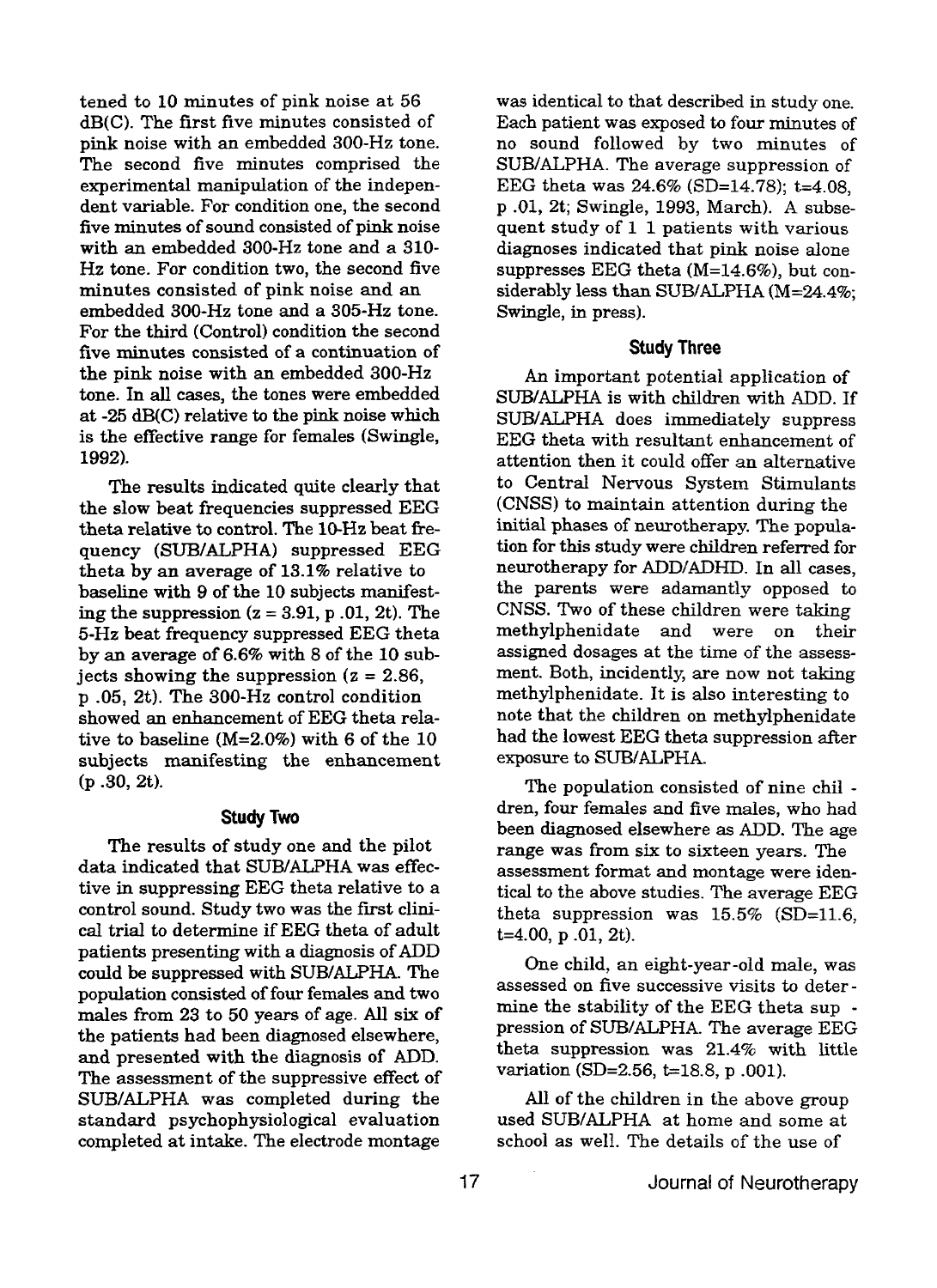SUB/ALPHA are described in detail in a later section of this article together with clinical case details.

#### **Study Four**

The sequela of mild closed head injury is often associated with anomalous high amplitude EEG theta activity. Given that **SUB/&PHA** appears to reliably suppress theta activity in patients, adults and chi1 dren, with **ADD** and to suppress theta in a nonclinical population of female subjects, it seemed reasonable to deterrnine **if** patients with traumatic brain injury would exhibit such theta suppression. The population **con**sisted of four female patients and one male patient who presented with problems associated with closed head injury. These complaints included motor rigidity, affective lability, forgetfulness, and, in all cases, problems with maintaining attention. The female patients ranged in age from 13 to 49 and the male was 19. *As* with the above clinical studies, the assessment of the suppressive effect of SUBIALPHA was completed during the standard psychophysiological assessment completed at intake. The montage and presentation format were identical to that described in study two. The average suppression of EEG theta was 30.0% (SD=18.5; t=3.63, **p** .05, 2t).

**In** three of the above cases it seemed appropriate to offer the patients the opportunity to use SUB/ALPHA at home and school in the same manner as this protocol is used for patients with the diagnosis of ADD. No systematic data were obtained on the use of SUB/ALPHA for these three patients. However, in one case the patient's mother called the next week to report that she observed an immediate enhancement of positive affect and marked reduction in forgetfulness of her child. A second patient reported that with SUB/ALPHA she was able to read in **a** sustained manner (i-e., for more than a few minutes) for the first time since her accident **six** years prior to treat ment. It should be noted, again, that SuB/ALPHA is not a stand alone treatment. In all of the above cases the patient was

receiving some form of neurotherapy in addition to home use of SUB/ALPHA, although the latter two self-reports did appear to be primarily the result of SUB/ALPHA.

#### **Discussion**

The results of the above studies indicate that sinusoidal subthreshold tones has a simulating effect on the autonomic nervous system as indicated by elevated heart rate and ratings of subjective anxiety. These same slow frequency harmonics suppress EEG theta activity in the majority of nonclinical subjects. Frequencies from 2 Hz to **10 Hz** were found to increase autonomic **arousal** as measured by elevated heart rate. Harmonic frequencies of 5 **Hz** and 10 **Hz**  were found to suppress EEG theta (other slow frequencies were not tested). Comparisons with control sounds *of* pink noise and pink noise with a subthreshold **300-Hz** tone indicated that the 5- and 10-Hz harmonic subthreshold blends suppressed EEG theta to a considerably greater extent than did the control sounds. The 10-Hz blend (SUB/ALPHA) was found to suppress EEG theta approximately double the sup pression of the **5-Hz blend.** Other researchers have likewise determined that SUB/ALPHA suppresses EEG theta to a greater extent than a pink noise control (e.g., Budzynski, 1996). Budzynski has also **shown** that **SUB/ALPHA** appears to increase EEG **14-Hz** amplitude and to accelerate EEG alpha to **10 Hz** (Budzynski, 1995). The increase in EEG **14** *Hz* suggests that **SUB/ALPHA** may be useful **as** complimentary treatment for migraine and other pain conditions. A chronic pain patient in the author's clinic did show EEG theta suppression (10.2% with 30 second exposure) and has reported modest relief with home application of SUB/ALPHA.

**In** clinical populations of patients with conditions associated with elevated EEG theta, **as** measured in the region of **Cz,** these slow frequency harmonic blends of sub threshold tones suppressed EEG theta in **all**  patients tested. *As* discussed in the previous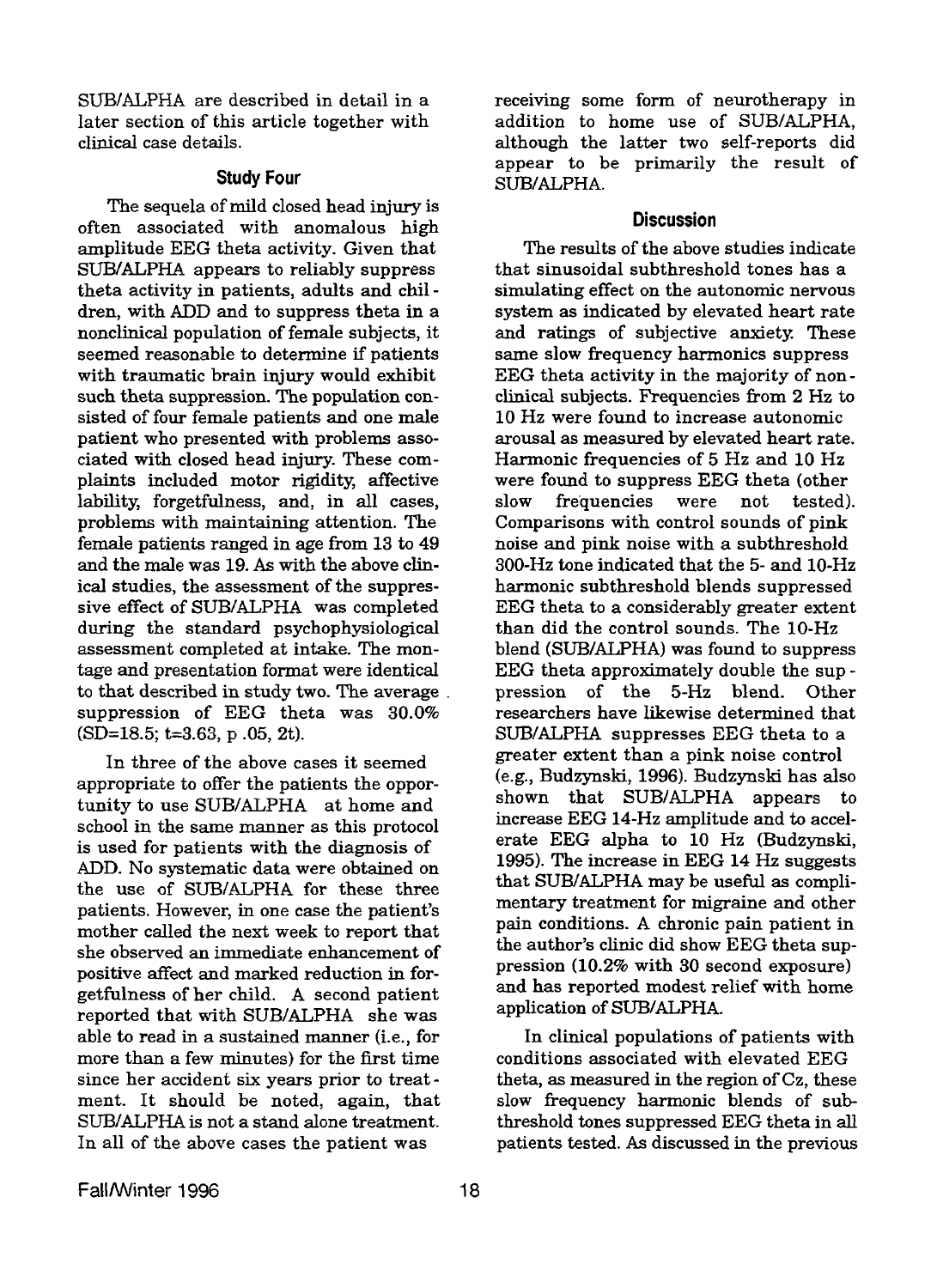section, SUB/ALPHA may be useful for other conditions associated with elevated EEG theta or conditions that respond to treatments focused on accelerating EEG alpha or enhancing EEG **14-Hz** amplitude. One such case is a patient with "paranoid attacks and nonepileptic (pseudoseizure) episodes." This patient exhibited **high**  amplitude EEG theta and responded favorably to neurotherapy focused on reducing the EEG theta/SMR ratio (Swingle, 1994, May). This patient responded to SUB/ ALPHA with a **16.7%** suppression of EEG theta at **Cz (k3.69,** df=8, **p .Ol).** 

*As* a cautionary note, although the 5-Hz harmonic blend **was** found to suppress EEG theta (to **a** significantly lesser extent than SUB/ALPHA), clinical use of the 5-Hz preparation is discouraged. **This** recommendation is based on clinical reports from patients who used the **5-Hz** preparation. Patients reported marked exacerbation of negative affective states (depression) **and**  several complained of headache subsequent to 5 Hz use. Given the clear superiority of SUB/ALPHA, no systematic research has been focused on the 5-Hz preparation.

### **Clinical Protocol For The Complimentary Use Of SUBIALPHA**

SUB/ALPHA consists of a blend of two sinusoidal tones, one at **300** Hz and the second at **310 Hz.** These tones are embedded in pink noise at -17 dB(C) and at -25 dB(C) relative to the embedding medium. The details of this preparation **may** be found in Swingle (1992). Commercially available copies of SUB/ALPHA may be obtained from the publisher of Swingle **(1992),** whose address and phone number are contained in the author's notes at the end of this article.

Prior to prescribing SUB/ALPHA for complimentary home use, it is advisable to determine if EEG theta suppression does, in fact, occur with brief exposures of the sound. Given that pretreatment intake evaluations usually include some sort of EEG evalua tion, the effects of brief exposure of SUEVALPHA can be determined. Some ther-

apists whose treatment metaphor does not include neurotherapy have used SUB/ ALPHA without EEG assessment and determined efficacy in terms of other assess ments such as behavioral measures, teacher/parent ratings, self-report, and the like.

#### Protocol **for children**

ADD is the most common condition for **which SUB/ALPHA** is prescribed. The most important treatment consideration is that the SUBIALPHA treatment not be under the exclusive control of the parents or teachers. **In** such cases one often finds that SUB/ALPHA is administered when the **par**ent/teacher finds the child's behavior unacceptable so the child associates the treat ment with **a** disciplinary rather than a therapeutic action.

For home use, SUBIALPHA is presented to the child **via** headsets or open air (if there are **no** other people in the acoustic environment) continuously when they are doing homework or a scheduled reading activity. In all cases of SUWALPHA use, the volume must be very low so that the child is not distracted and can easily hold a conversation. When the child does not have homework, a reading activity of 20 to **30** minutes during which SuB/ALPHA is presented should be scheduled daily.

In addition to the scheduled homework or reading presentations, SUBIALPHA should be presented for brief periods *of* 2 to **4** minutes several times **during** the time at home. Such occasions **may** include prior to activities such **as** sports, television viewing, or mealtime. Mealtime is **a** good example of a situation which may be viewed **as** a **puni**tive application of SUB/ALPHA. Many ADHD children have difficulty remaining seated during family meals. If a parent becomes irate and orders the child to apply SUBIALPHA, the therapeutic benefit is likely to be compromised. Incidently, placing a stool under the child's feet **at** the dinner table often helps the child to remain seated.

The only time that SUB/ALPHA is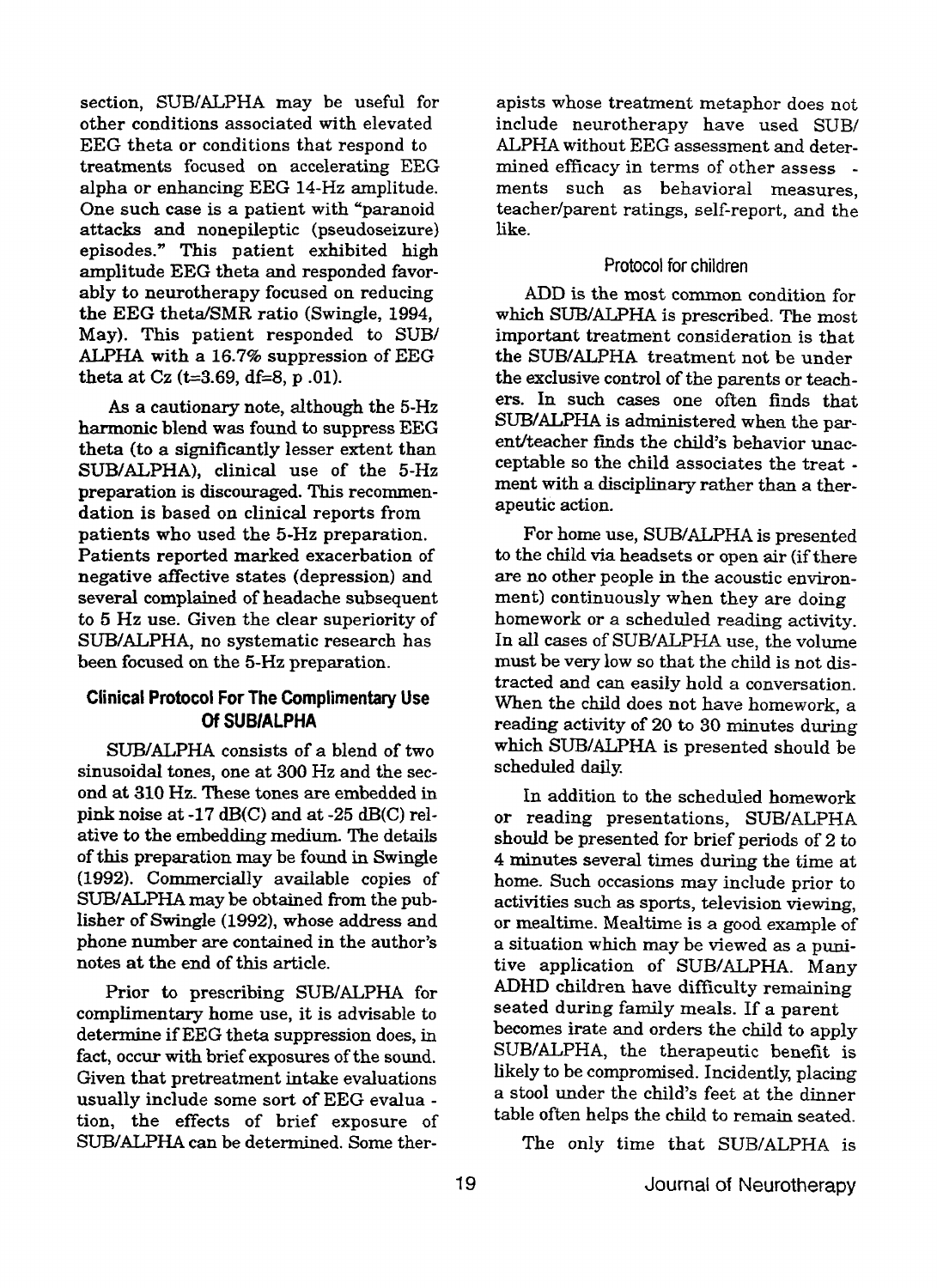applied more commonly by the parent is at and those of parents, indicate that during waking in the morning. Many ADD children are difficult to rouse and we have found that SUB/ALPHA presented softly in the background is often beneficial in enhancing alertness.

The SUB/ALPHA tape cassette is given to the child with instructions on use. The child is also counseled on discrimination learning procedures. The child is instructed *to* attend to how it feels to be focused and that SUB/ALPHA will help to create that state so that the child can eventually focus attention without aids. I like to use the phrase suggested by Steve Stockdale (personal communication) that the child learn to "GET BIG" (Get Brain **In** *Gear).* 

Use of SUB/ALPHA in school settings is often very beneficial. In some circumstances, the child may be prepared to use STJB/ALF'HA in class. **A** letter is sent to the teacher explaining the use of SUB/ALPHA and inviting the teacher **to call** the therapist for further information. SUB/ALPHA is presented via earbud phones for brief durations during school time. The sound is kept low enough so the child can easily listen to lectures, respond to questions, and hold **a** conversation. The major deterrent to this procedure, in my experience, is not the teachers but rather the reticence of the child to be seen as different and needing help. Special education schools and classes are usually less problematic in **this** respect. Should the child refuse to use SUB/ALPHA in the classroom context, SUB/ALPHA may be used in out-of-class situations such as between class breaks, lunch, or specially arranged brief departures from the classroom.

School reports of a 7-year-old male reflect the benefit of SUB/ALPHA: Speaking and Listening-"...needs (SUBIALPHA) to stay focused"; Independent Studies--"best with (SUB/ALPHA)"; Social Development-"much more willing to wear head phones which help considerably, "...interacts well (with other children) if using **(SUB/**  ALPHA)"; Science-" ...good work overall, with help of (SUB/ALPHA)." These reports,

the early phases of neurotherapy, the child experiences an immediate benefit from SUB/ALPHA. As neurotherapy progresses, and the child learns more focused cognitive states, both in the office and with home use of the SUB/ALPHA protocol, reliance on SUB/ALPHA is reduced to very infrequent use. The above child, for example, no longer uses SUB/ALPHA in school and his home use is on an as needed basis which is about three times per week at **this** time.

#### Protocol **for adults**

As noted earlier in this article, sub threshold tones have different windows of effectiveness for males and females (Swingle, 1992). **Males** are more influenced by **SPL** in the range of -15dB(C) whereas females respond more to SPL in the range of -25 **dB(C).** With children this distinction is less clear and in practice I recommend that the **-25 dB(C)** SPL side be used for both male and female children. I do, however, tell the child that sometimes one side of the tape is preferred over the other and if they wish to experiment they should try both sides.

For adults, particularly males, the superiority of the specific window is quite apparent. Male patients often report unique physiological reactions to the -17 dB(C) preparation such **as** effects they noted with methylpenidate use, reactions that they do not experience or experience less intensely with exposure to the -25 dB(C) SUB/ALPHA.

After assessing the effectiveness of SUB/ALPHA on EEG theta suppression, the patient is instructed to use SUB/ALPHA upon awakening, and for brief exposures of about 2 minutes, 10 or more times during the day. They are **also** instructed to use SUB/ALPHA for a scheduled period of reading for **30** minutes. Further, they are instructed to listen to SUB/ALPHA while counting backwards, by **7's,** from some random number in the range of 700 until they reach zero. The latter exercise should be done at some time other than the reading exercise. **In** addition, they are told to use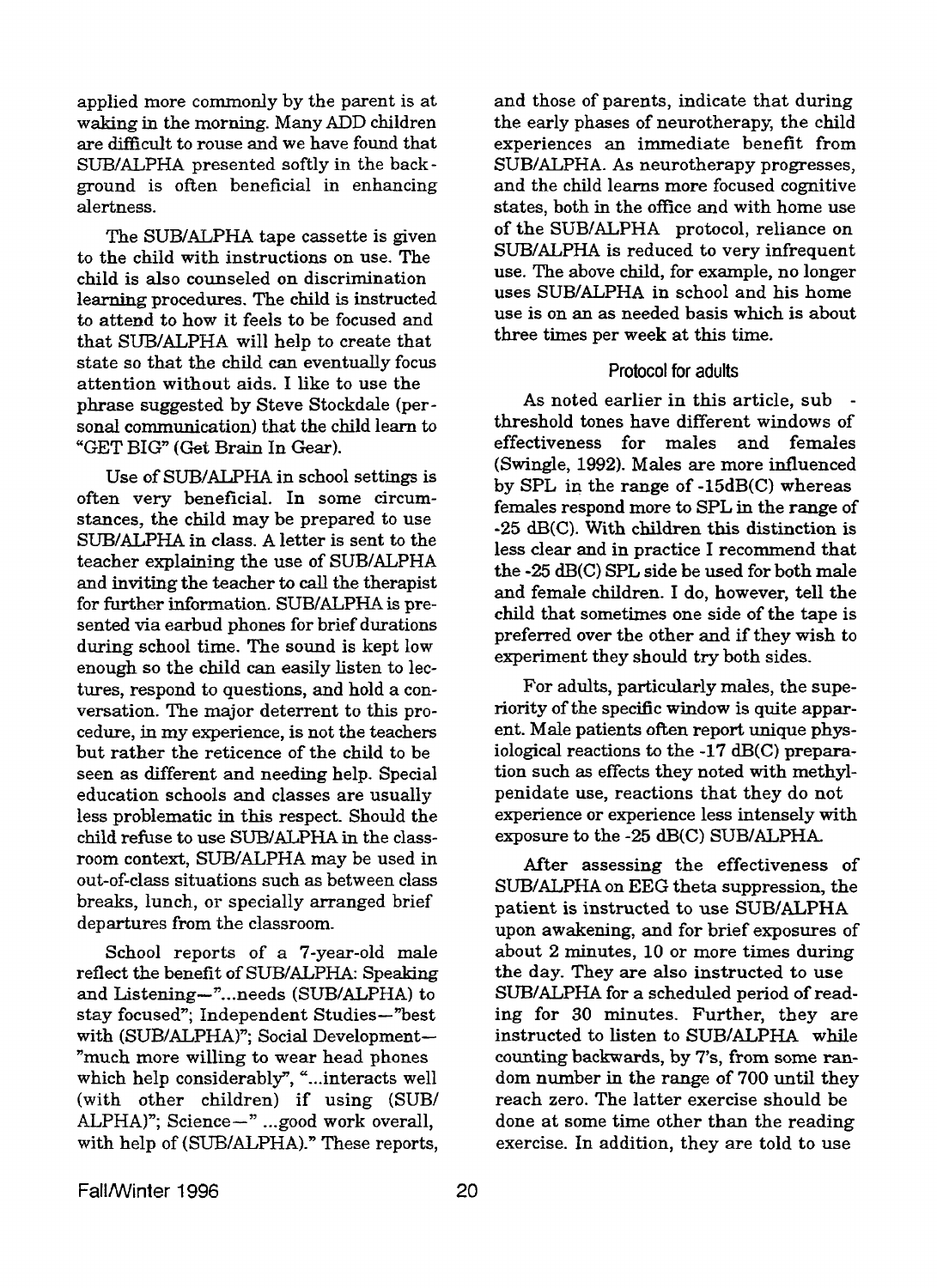SUB/ALPHA at any other time they choose with mild closed head injury. (except when driving) such **as** when watch**ing** Tv, doing housework, and the like. Many adult patients **also** use SUB/ALPHA in their work environment. Brief exposures of about 2 minutes can have an effect that last for **40**  minutes or so with adults (Budzynski, 1995).

#### **Conclusions**

suB/ALPHA is not a stand alone treatment protocol for any of the conditions described above. There have been a few cases in which university students have complained of difficulty in maintaining focus and have claimed benefit from use of SUB/ALPHA while studying. However, SUEVALPHA has been found to be a very useful complementary treatment to neu rotherapy. In the author's experience, home use of SUB/ALPHA facilitates the neurotherapy process. Further, this protocol permits neurotherapy to proceed at a reduced frequency of one session per week with excellent results. The total treatment length, **in** terms of number of sessions, **also**  appears to be substantially reduced. Many children achieve satisfactory results in 10 to 15 sessions. **A** major benefit of SUBIALPHA is that children usually have immediate **pos**itive results **from** SUB/ALPHA use. They report immediate gains in ability to focus on reading, sports activities, **and** attending during classroom instruction. Proper use of **SuB/ALPHA** constitutes **a** discrimination learning paradigm in which the child has a procedure to help to induce a state that he or she is attempting to achieve without aids. Experience indicates that this home treatment protocol markedly facilitates that learning.

It is of particular interest to note that some patients with traumatic brain injury benefit from use **of** SUBIALPHA in that, much like with ADD, attention and information retrieval appear to be facilitated. At present there are too few cases to make any definitive statement other than, as described in study **four** above, SUBIALPHA does suppress EEG theta in some patients

#### **References**

- Barlow, J. S. (1960). Rhythmic activity induced by photic stimulation in relation to intrinsic Alpha activity in the brain of man. *Electroencephalography and Clinical Neurophysiology.*
- Budzynski, **T** (1995, February). *Barebones 14 Hz EEG training for migraine.* Paper presented at the FUTUREHEALTH EEG conference, Key West, FL.
- Budzynski, T. (1996, February). *Deatments adjunctive to murotherapy.* Workshop presented at the FUTUREHEALTH EEG conference, Key West, FL.
- Green, D. M. (1976). *An Introduction to Hearing.* Hillsdale, NJ: Erlbaum.
- Hoffman, D. **A.** , Stockdale, S., Hicks, L. L., & Schwaninger, J. E. (1995). Diagnosis and treatment of head injury. *Journal of Neurotherapy, 1* **(I), 1421**
- Ohatrian, G. E., Peterson, M. C., & Lazarre, **J.** A. (1960). Responses to clicks **from** the human brain: Some depth electrographic observations. *Electroencephalography and Clinical Neurophysiology, 12, 479-***489.**
- Plomp, R. **(1976).** *Aspects of tone sensation: A psychophysical study.* New **York**  Academic Press.
- Swingle, P. G. (1992). *Subliminal treatment procedures: A clinician's guide.* Sarasota, FL: Professional Resource Press.
- Swingle, P. G. (1992, August). Subliminal treatment procedures. In *Subliminal influences: For better or for naught?*  Symposium conducted at the meeting of the American Psychological Association, Washington, DC.
- Swingle, P. G. (1993, March). Treatment of *attention deficit disorder with a theta inhibiting auditory subliminal: A* **case**  *study.* Paper presented at the meeting of the Society for the Study of Neuronal Regulation, **Avalon, CA.**